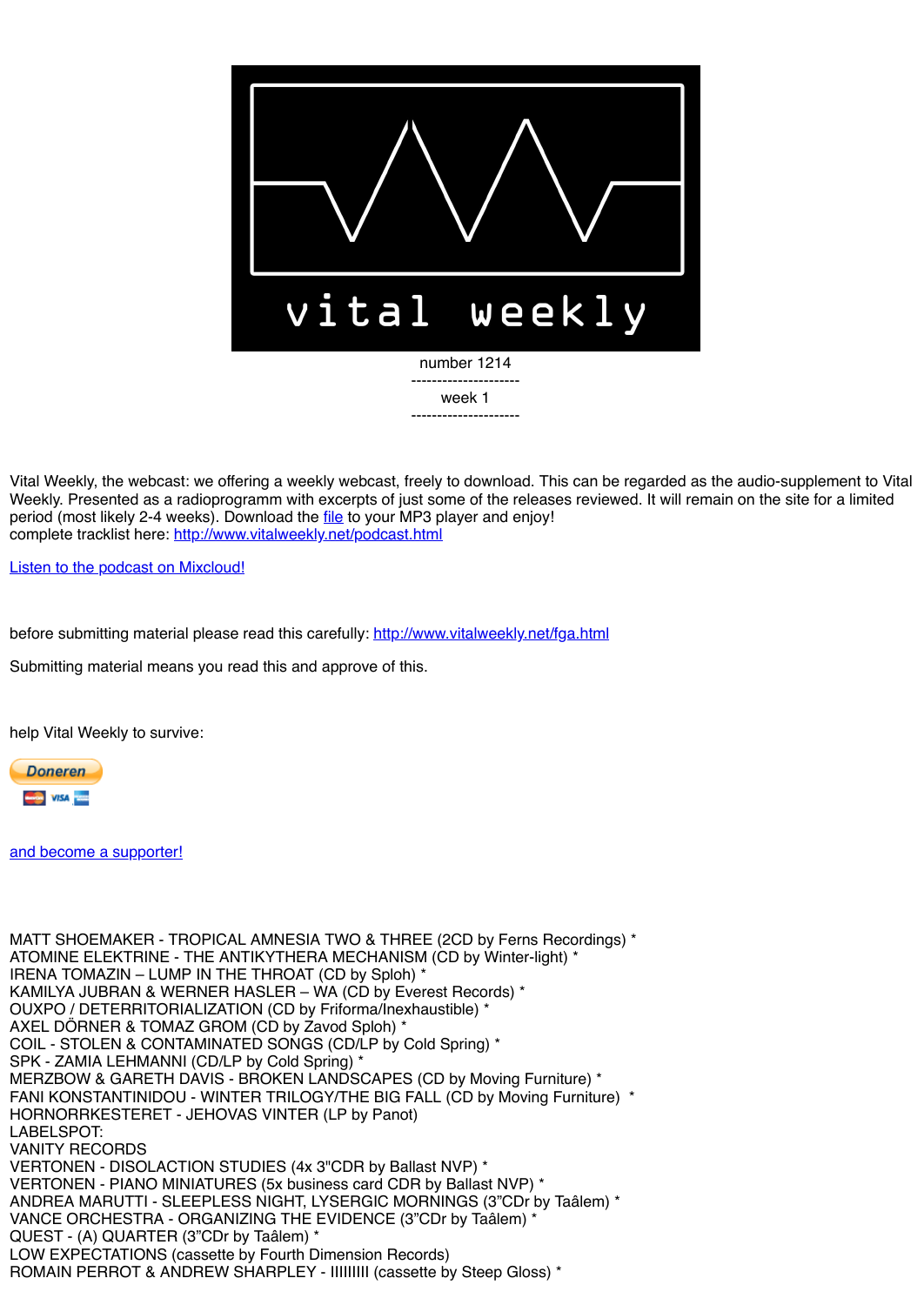### MATT SHOEMAKER - TROPICAL AMNESIA TWO & THREE (2CD by Ferns Recordings)

In 2017, Matt Shoemaker passed away and yet somehow there is still new music from him to be released, which is a good thing. Ferns already released the first instalment of Tropical Amnesia (not reviewed in these pages), and maybe they had the second and third part from Shoemaker, but not yet the resources to release it earlier. These two discs contain sounds recorded in the Amazon area in Brazil in November 2007 and in December of that year and January 2008 this has been used to create the two-hour works that span these discs. I couldn't tell if these works were made out of single events, or perhaps also with the help of loops; I assume there has been sort of layering of sound events in both these pieces. It works in two different ways here. 'Tropical Amnesia Two' is a rather straight forward work, once the ball gets rolling; from there on it stays in a fairly loud and oppressing volume but throughout it changes and moves through what I think is probably the whole range of animal life; insects, frogs, birds. In 'Tropical Amnesia Three' there is a less straight forward approach and while the piece moves through the same animal sounds, there is a different build-up, within one point birds leaping out of the choir of cicadas and ending with something that is close by the microphone making a popping sound, as if Shoemaker was close to the pond in a rowing boat. Towards the end of it all, there is a sign of human life and perhaps also the best example of this being construction of organized sound, rather than straightforward documentation of an event. This, I thought, was very delicate work, even in all it's considerable presence, volume-wise that is. It reminded me of the movie 'Monos' about the life of guerrilla's in the Colombian rain forest and which I thought was one of the best movies I saw this year. (FdW)

––– Address:<https://fernsrecordings.bandcamp.com/>

#### ATOMINE ELEKTRINE - THE ANTIKYTHERA MECHANISM (CD by Winter-light)

Winter-light as in a light form of winter, is perhaps what describes a current state of winter in The Netherlands. Nothing freezes for a long time. It is a great name for a label dealing with some dark ambient music; the soundtrack for dark days. Atomine Elektrine is the musical project of Peter Anderson, who is also known as Raison D'Etre. To be honest, I heard from both of these projects some music, but not a lot. I am no completist there. What I heard I liked, even despite the somewhat gothic overtones. This new work is also available on a double LP, which I understand to be different from the CD version; a slightly different mix and an extra piece. I only have the CD here to review. As said I am not an expert on either pseudonym so I can't say much about the differences between them, nor the development of the music over the years. What I do know, is that the music here is quite something different, beyond the realm of what one would call 'dark ambient'. I do believe that the passing of time is a firm element in this music and it shows via ultra slow rhythmic/sequenced synthesizers, especially in 'Epicyclic Gearing'. It could be the synthesizer part of a Chain Reaction record and slowed down to 20 bpm. Around that there are swirls of water-imitations and deep sighing sounds; all, so I assume, courtesy of synthesizers (analogue or digital or both; I don't know). It is dark and atmospheric music, yes, that surely is the case, but somehow, somewhere I am thinking Atomine Elektrine takes the template of minimal dance music completely apart, strips it down to the bare necessities and starts creating his mood music from that synth line, that slowed down sequence, now spiced up with weird electronics doing an imitation field recordings and have throughout quite the psychedelic atmosphere. Everything moves, but not necessarily in a specific direction and that is quite good. It is music that is, despite all the moving, best enjoyed in a state of total relaxation. I guess. One to be consumed with something to drink or smoke and some incense (should one choose so) and let the music move you like a slow, ancient space train through infinite black space. The perfect soundtrack to space out in the dark days before light breaks. (FdW)

––– Address:<https://winter-light.nl/>

#### IRENA TOMAZIN – LUMP IN THE THROAT (CD by Sploh)

Irena Tomazin is a multi-disciplinary artist (dancer, choreographer, performer, vocalist, singer, improviser), based in Ljubljana, Slovenia. Of her musical activity her solo project IT for voice and Dictaphones is one of the most remarkable and starting points for further investigation into the sound of the voice. Collaborations with improvisers like Tomaž Grom, Lee Patterson, Xavier Charles, Tim Blechmann, Michael Zerang, Ilia Belorukov, and many others followed. For Tomazin these explorations always have a very physical aspect, and connections with movement and dance, etc. Her solo recording 'Lump in the Throat' is no exception to this. Here her radical approach results in harsh, extravert and not always pleasant sounds and noises. Non-verbal penetrating exclamations, that are closely related to the physical world. With her radical and confronting research, she moves towards the physicality of the human body, instead of using the voice for creating some ethereal world. Not an easy listening experience, but this clear-shaped statement wouldn't let you unmoved. Of the same abstract and confined concept is the beautiful artwork: a booklet of black ink paintings by Amtej Stupica, in a design by Ajdin Bašić and with Japanese binding by Petra Gosenca. (DM)

––– Address:<https://www.sploh.si/>